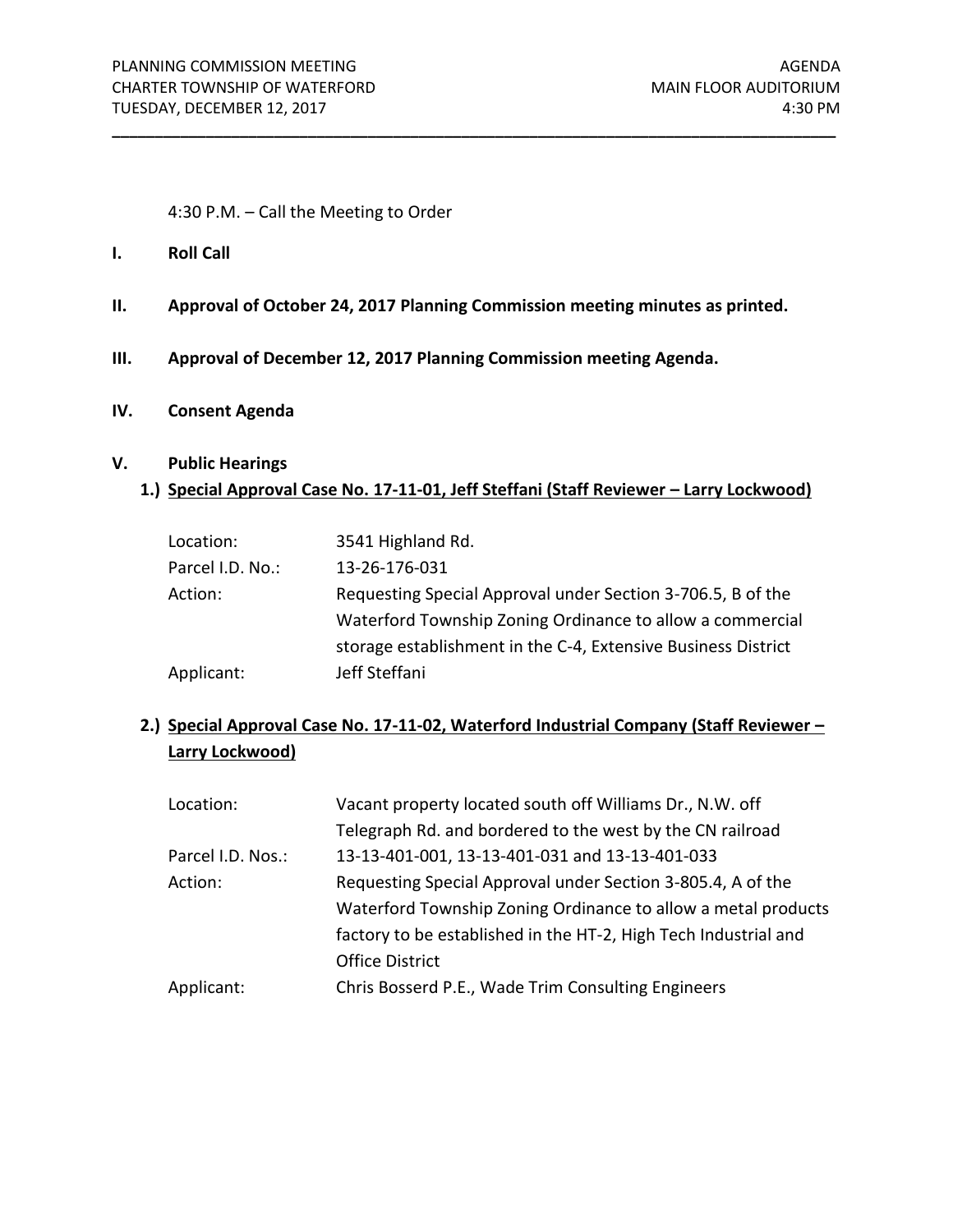## **3.)** Rezoning Case No. 17-11-03, Skipper Properties, LLC (Staff Reviewer - Larry Lockwood)

**\_\_\_\_\_\_\_\_\_\_\_\_\_\_\_\_\_\_\_\_\_\_\_\_\_\_\_\_\_\_\_\_\_\_\_\_\_\_\_\_\_\_\_\_\_\_\_\_\_\_\_\_\_\_\_\_\_\_\_\_\_\_\_\_\_\_\_\_\_\_\_\_\_\_\_\_\_\_\_\_\_\_\_\_\_**

| Location:        | Vacant property (formerly 3965 Cass Elizabeth Rd.) located at the                                     |
|------------------|-------------------------------------------------------------------------------------------------------|
|                  | S.E. corner of Cass Elizabeth Rd. and Parkway                                                         |
| Parcel I.D. No.: | 13-35-301-001                                                                                         |
| Action:          | Requesting Rezoning from C-2, Small Business District to CR,<br><b>Commercial Recreation District</b> |
| Applicant:       | Mark Ellerbrock, Skipper Properties, LLC                                                              |

## **4.) Rezoning Case No. 17-11-04, Tom Wilhelm (Staff Reviewer – Larry Lockwood)**

| Location:         | Vacant Property located on Rural Street, east off Dixie Highway     |
|-------------------|---------------------------------------------------------------------|
| Parcel I.D. Nos.: | 13-04-253-013 and 014                                               |
| Action:           | Rezone from R-1, Single Family Residential District to R-1B, Single |
|                   | <b>Family Residential District</b>                                  |
| Applicant:        | Tom Wilhelm                                                         |

## **VI. Development Reviews**

#### 1.) **Site Plan No. 1325, Waterford Industrial Company (Staff Reviewer - Larry Lockwood)**

| Vacant property located south off Williams Dr., N.W. off   |
|------------------------------------------------------------|
| Telegraph Rd. and bordered to the west by the CN Railroad  |
| 13-13-401-001, 13-13-255-003, 13-13-255-004, 13-13-401-031 |
| and 13-13-401-033                                          |
| <b>Concept Plan Review</b>                                 |
| Waterford Industrial Company                               |
|                                                            |

# 2.) Site Plan No. 311-B, Skipper Properties, LLC (Staff Reviewer - Larry Lockwood)

| Location:         | 3981 Cass Elizabeth Rd.                  |
|-------------------|------------------------------------------|
| Parcel I.D. Nos.: | 13-35-301-001 and 13-35-301-002          |
| Action:           | <b>Concept Plan Review</b>               |
| Applicant:        | Mark Ellerbrock, Skipper Properties, LLC |